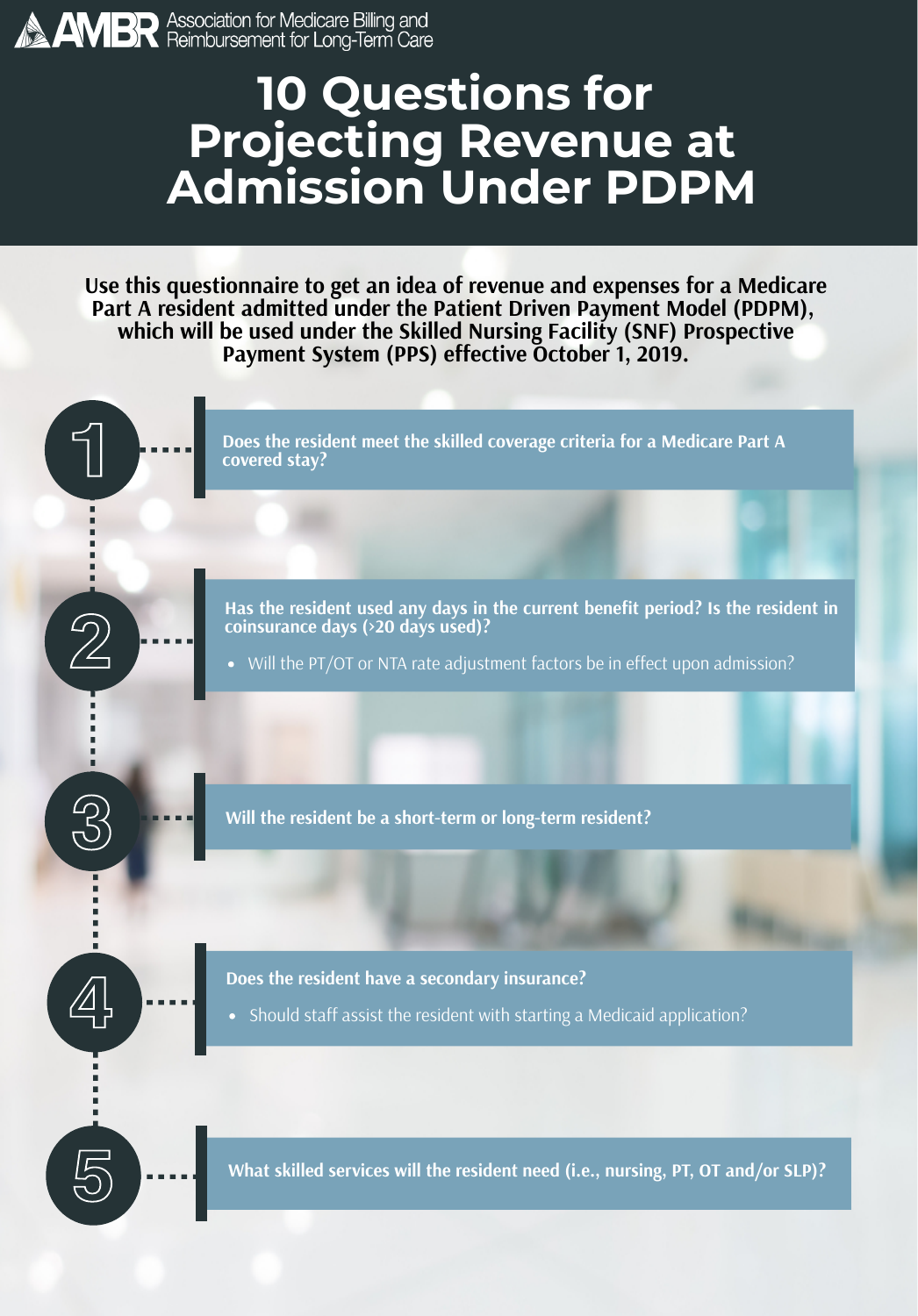#### **What is a ballpark estimate of the daily reimbursement rate for the resident?**

Add each of the following FY20 minimum rate component amounts according to the resident's characteristics and needs.



**Are there any costly drugs prescribed that are subject to [consolidated](https://www.cms.gov/Medicare/Billing/SNFConsolidatedBilling/2019-Part-A-MAC-Update.html) billing?**

- *HCPCS table clarifies which drugs are subject to consolidated billing*
- Consult with contracted pharmacy to obtain costs of drugs.

*Note: This is just a ballpark estimate. The PT, OT, SLP, Nursing and NTA rate components may be case-mix adjusted to higher amounts based on the resident's characteristics. See CMS Grouper Tool for a more precise projection).*

**Will the resident have multiple appointments with external physicians/specialists for ongoing services or treatment during their Medicare Part A stay that are subject to consolidated billing (i.e., nephrologist, endocrinologist, orthopedist, wound care specialist, oncologist)?**

Where will the appointments take place (i.e., inpatient hospital, ambulatory surgery center, physician office)?

*Note: Dialysis/chemotherapy not subject to consolidated billing (not Part A expenses) as long as they are provided in specialized dialysis/ chemotherapy facilities. Appointments that require visits to any facility other than an inpatient hospital (or a specialized dialysis/chemotherapy facility) may be subject to consolidated billing.*

- What ongoing services or treatments will be needed from external physicians/specialists (i.e., dialysis, chemotherapy, hyperbaric chamber therapy, sleep studies, swallowing studies, transfusions)?
- *HCPCS table clarifies which services and treatments are subject to [consolidated](https://www.cms.gov/Medicare/Billing/SNFConsolidatedBilling/2019-Part-A-MAC-Update.html) billing.*
- *Help File provides the Medicare allowable amounts according to the Physician Fee Schedule to precisely project costs of services and [treatments.](https://www.cms.gov/apps/physician-fee-schedule/overview.aspx)*

| <b>Rural SNF</b>                                                                        | <b>Urban SNF</b>                                                                                     |
|-----------------------------------------------------------------------------------------|------------------------------------------------------------------------------------------------------|
| $PT = $67.63$<br>$OT = $62.11$<br>$SLP = $27.90$<br>Nursing = \$98.83<br>$NTA = $74.56$ | $PT = $59.33$<br>$OT = $55.23$<br>$SLP = $22.15$<br>Nursing = $$103.46$<br>$\overline{NTA} = $78.05$ |
| Non-Case Mix = $$94.34$ Non-Case Mix = $$92.63$                                         |                                                                                                      |